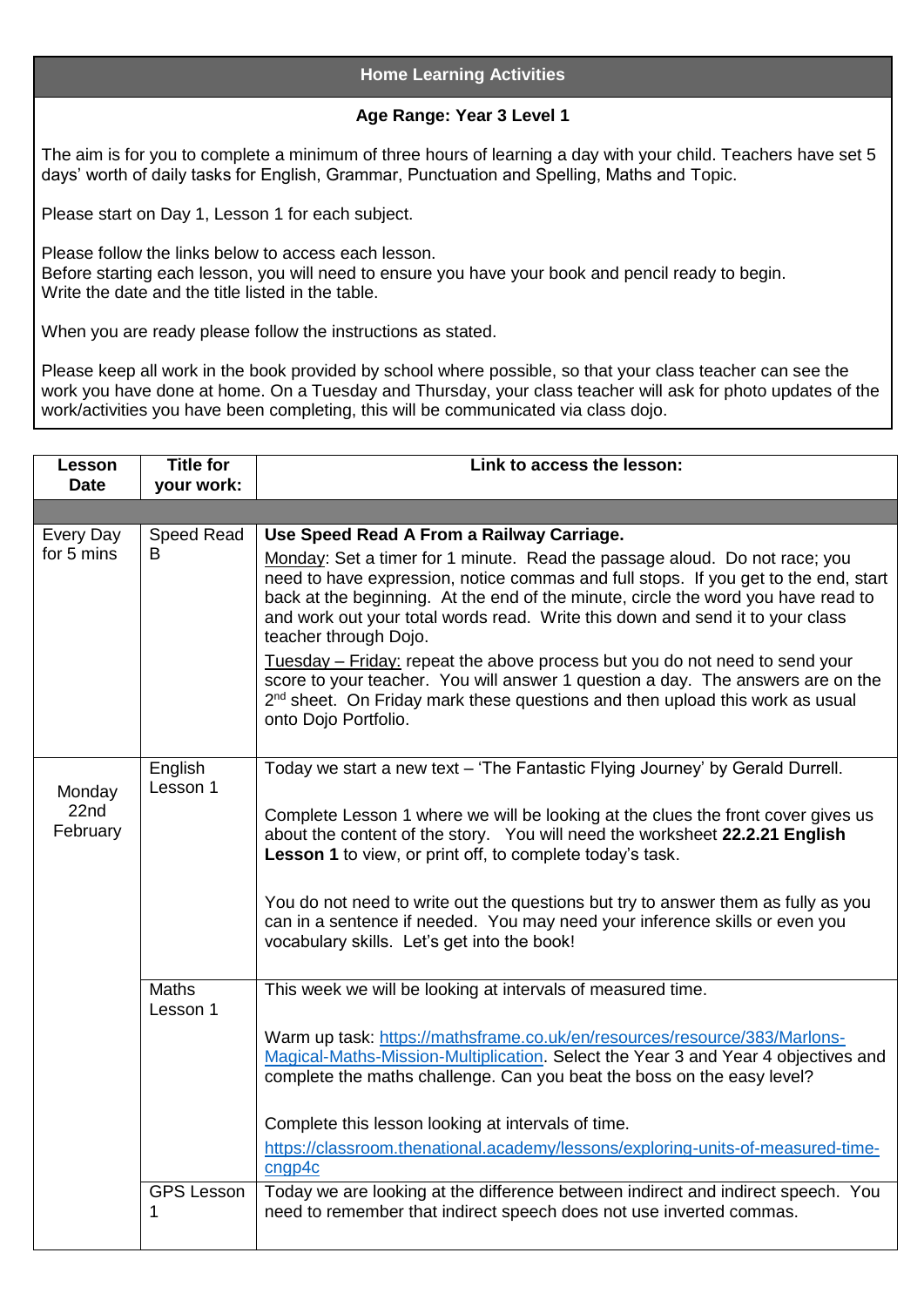|                               |                                     | Use the PowerPoint GPS Monday 22 <sup>nd</sup> February.                                                                                                                                                        |
|-------------------------------|-------------------------------------|-----------------------------------------------------------------------------------------------------------------------------------------------------------------------------------------------------------------|
|                               |                                     |                                                                                                                                                                                                                 |
|                               |                                     | Here are some examples:                                                                                                                                                                                         |
|                               |                                     | Indirect speech -                                                                                                                                                                                               |
|                               |                                     | He said it had been snowing since yesterday afternoon. Then George had pointed<br>out the window at how deep the snow had settled.                                                                              |
|                               |                                     | The children said they really missed school.                                                                                                                                                                    |
|                               |                                     | Direct speech -                                                                                                                                                                                                 |
|                               |                                     | "It's been snowing since this afternoon," said Mum.                                                                                                                                                             |
|                               |                                     | "We really miss school", said the children.                                                                                                                                                                     |
|                               |                                     |                                                                                                                                                                                                                 |
|                               |                                     | Complete 22.2.21 GPS Level 1 worksheet into your books.                                                                                                                                                         |
|                               | <b>Topic</b>                        | Read through the art information and complete the activities explained. You will                                                                                                                                |
|                               | Lesson 1                            | need to use the Blank art wheel for the last activity.                                                                                                                                                          |
|                               | Art                                 |                                                                                                                                                                                                                 |
|                               |                                     |                                                                                                                                                                                                                 |
| Tuesday<br>23 <sup>rd</sup>   | English<br>Lesson 2                 | As we immerse ourselves in our new book, we are going to use the text to find out<br>about The Dollybutt children.                                                                                              |
| February                      |                                     | You will need to use worksheet 23.2.21 English Lesson 2 and read the text. You<br>may ask an adult or an older brother or sister to help you.                                                                   |
|                               |                                     | Can you tell me how many children there are, their names and draw them using<br>the description you have read. Please label them with key words when you have<br>finished. Then, write a description of each.   |
|                               | <b>Maths</b>                        | Warm up task: https://mathsframe.co.uk/en/resources/resource/383/Marlons-                                                                                                                                       |
|                               | Lesson 2                            | Magical-Maths-Mission-Multiplication. Select the Year 3 and Year 4 objectives and<br>complete the maths challenge. Can you beat the boss on the medium level?                                                   |
|                               |                                     | Main Lesson: We will be calculating and comparing intervals of time.                                                                                                                                            |
|                               |                                     | https://classroom.thenational.academy/lessons/calculating-and-comparing-                                                                                                                                        |
|                               |                                     | intervals-of-time-6gw3jc                                                                                                                                                                                        |
|                               | <b>GPS Lesson</b><br>$\overline{2}$ | <b>Reported Speech.</b>                                                                                                                                                                                         |
|                               |                                     | Use 23.2.21 GPS Level 1                                                                                                                                                                                         |
|                               |                                     | Turn the speech bubble sentences into reported speech. The first two on the<br>sheet have been done for you but we would like you to copy these out too.                                                        |
|                               |                                     | Write these into your book.                                                                                                                                                                                     |
|                               | Topic<br>Lesson 2                   | Follow the activities on the PE 23.2.21 sheet and complete.                                                                                                                                                     |
|                               | <b>PE</b>                           |                                                                                                                                                                                                                 |
|                               |                                     |                                                                                                                                                                                                                 |
| Wednesday<br>24 <sup>th</sup> | English<br>Lesson 3                 | So, what is above the children? Today's task is all about this. Follow the task<br>instructions on the sheet - 24.2.21 English Lesson 3.                                                                        |
| February                      |                                     | What is The Belladonna? You will need to picture it in your head as you read the<br>text. You need to be able to draw how The Belladonna looks like from the outside.<br>Use the description given as you read. |
|                               |                                     | Imagine yourself on there for the extension task that you will complete once the<br>main task is finished. You are looking down onto the world below you. What will                                             |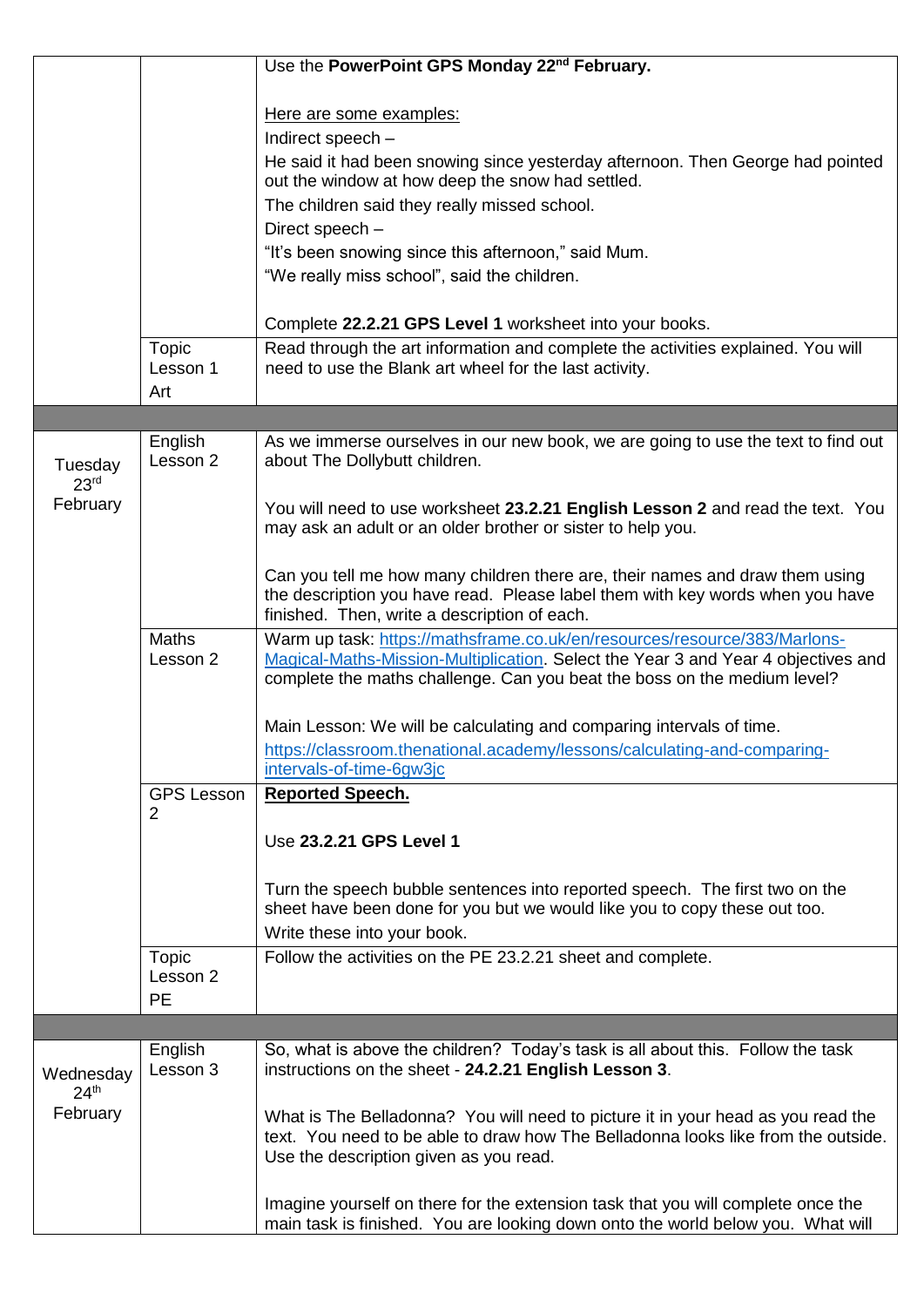|                                       | you see in the streets around your house? Remember, you will not see these<br>things as two-dimensional but as a bird's eye view. Look at the lines for streets<br>and squares for house. Challenge yourself to get onto this - You can do it!<br>JONES LANG                                            |
|---------------------------------------|---------------------------------------------------------------------------------------------------------------------------------------------------------------------------------------------------------------------------------------------------------------------------------------------------------|
| <b>Maths</b><br>Lesson 3              | Warm up task: https://mathsframe.co.uk/en/resources/resource/383/Marlons-<br>Magical-Maths-Mission-Multiplication. Select the Year 3 and Year 4 objectives and<br>complete the maths challenge. Can you beat the boss on the hard level?<br>Today we are converting between hours, minutes and seconds. |
|                                       | https://classroom.thenational.academy/lessons/converting-between-hours-<br>minutes-and-seconds-6djket                                                                                                                                                                                                   |
| <b>GPS Lesson</b><br>3                | Reported speech.<br>Today you will be changing sentences into reported speech. The starting<br>sentences are all questions so you will be using the reporting verb 'asked'.<br>Your answers already have sentence starters to help you.                                                                 |
|                                       | e.g.                                                                                                                                                                                                                                                                                                    |
|                                       | Will you be late home tonight? She asked me if I                                                                                                                                                                                                                                                        |
|                                       | You would write: She asked me if I would be late home tonight.<br>Complete 24.2.21 GPS Level 1                                                                                                                                                                                                          |
| <b>Topic</b><br>Lesson 3<br>Geography | Read the weather forecast on the Weather forecast symbol sheet 24.2.21 and<br>draw weather symbols and add information in to the cities boxes.                                                                                                                                                          |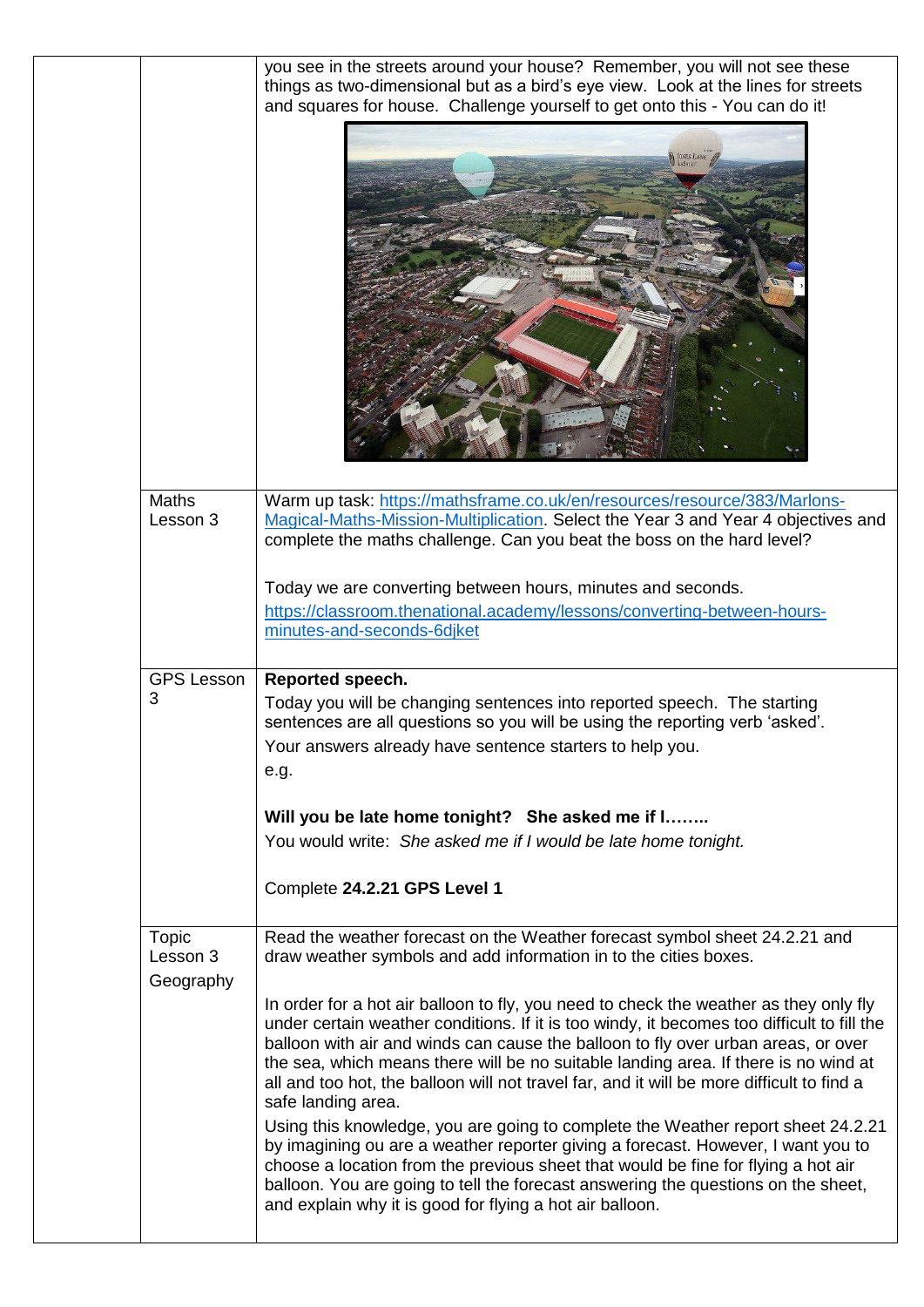| Thursday<br>25 <sup>th</sup> | English<br>Lesson 4      | Who is Great Uncle Lancelot? Use the text and inspiration from the illustration to<br>draw him. You will need to use 25.2.21 English Lesson 4. Find descriptive words<br>and phrases.                                                                                                                                                                                                 |
|------------------------------|--------------------------|---------------------------------------------------------------------------------------------------------------------------------------------------------------------------------------------------------------------------------------------------------------------------------------------------------------------------------------------------------------------------------------|
| February                     |                          |                                                                                                                                                                                                                                                                                                                                                                                       |
|                              |                          | Can you write some sentences under the sub-heading 'Great Uncle Lancelot'. I<br>have given you some sentence starters below.                                                                                                                                                                                                                                                          |
|                              |                          | <b>Great Uncle Lancelot</b>                                                                                                                                                                                                                                                                                                                                                           |
|                              |                          | Great Uncle Lancelot is                                                                                                                                                                                                                                                                                                                                                               |
|                              |                          | $He$ is                                                                                                                                                                                                                                                                                                                                                                               |
|                              |                          | His face is                                                                                                                                                                                                                                                                                                                                                                           |
|                              |                          | His body is                                                                                                                                                                                                                                                                                                                                                                           |
|                              |                          | He wears                                                                                                                                                                                                                                                                                                                                                                              |
|                              |                          | I think he is                                                                                                                                                                                                                                                                                                                                                                         |
|                              | <b>Maths</b><br>Lesson 4 | Warm up activity: https://www.topmarks.co.uk/maths-games/hit-the-button<br>Complete the 4x table game. What is your highest score?                                                                                                                                                                                                                                                    |
|                              |                          | Today we will we be looking at solving time problems using the knowledge that we<br>have gained.                                                                                                                                                                                                                                                                                      |
|                              |                          | https://classroom.thenational.academy/lessons/applying-knowledge-of-time-to-<br>solve-problems-ccuk4r                                                                                                                                                                                                                                                                                 |
|                              | <b>GPS Lesson</b>        | Today's handwriting is practicing the shapes you will be using as you progress                                                                                                                                                                                                                                                                                                        |
|                              | 4                        | onto joined handwriting.                                                                                                                                                                                                                                                                                                                                                              |
|                              | <b>Handwriting</b>       |                                                                                                                                                                                                                                                                                                                                                                                       |
|                              |                          | Follow the patterns of each row into your books. Further task instructions are<br>below.                                                                                                                                                                                                                                                                                              |
|                              |                          | Do 5 lines of each. Make sure your pencil is sharpened.                                                                                                                                                                                                                                                                                                                               |
|                              |                          | Think about how you sit – do not slouch or lean on your arm as this can<br>make your writing messy.                                                                                                                                                                                                                                                                                   |
|                              |                          | Perhaps you need to tilt your book slightly if you are left-handed.                                                                                                                                                                                                                                                                                                                   |
|                              | Topic<br>Lesson 4        | Read through the information on the Science information and questions 25.2.21<br>sheet and then answer the questions.                                                                                                                                                                                                                                                                 |
|                              | Science                  | Next week we are going to plan an experiment, so please try and source a<br>big pop bottle (1.25litre or 2litre), ice, two containers to put water in, and a                                                                                                                                                                                                                          |
|                              |                          | balloon.                                                                                                                                                                                                                                                                                                                                                                              |
|                              |                          |                                                                                                                                                                                                                                                                                                                                                                                       |
| Friday 26th<br>February      | English<br>Lesson 5      | So, why is Great Uncle Lancelot here?                                                                                                                                                                                                                                                                                                                                                 |
|                              |                          | Well, we know a journey will take place. We know he has a hot air balloon. What<br>is the inside of The Belladonna like?                                                                                                                                                                                                                                                              |
|                              |                          | You will need 26.2.21 English Lesson 5. Read the text. You may need to ask<br>your adult or older brother or sister to help you. To help if you do not have this<br>help is a video of me reading this text to you, that you could listen to, alongside<br>following the text on the worksheet. This is 26.2.21 English Lesson 5 Level 1 &<br>2 and is an mp4 file. Listen carefully! |
|                              |                          | At the end of the text on the last page is your task $-$ you will need the Level 1 & 2<br>tasks. You are going to choose one of the floors of The Belladonna described in                                                                                                                                                                                                             |